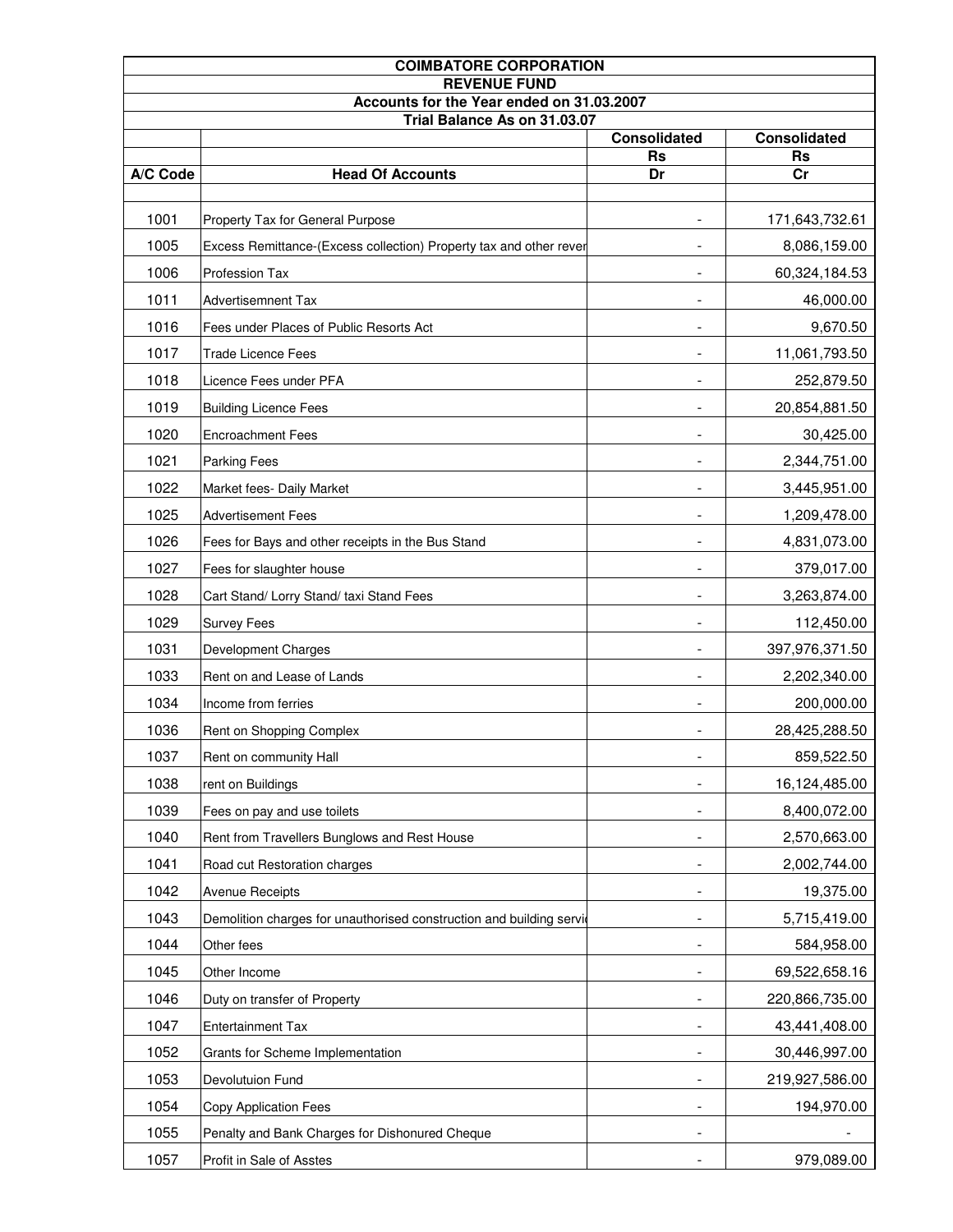| 1058 | Hire charges                                       |                          |                          |
|------|----------------------------------------------------|--------------------------|--------------------------|
| 1061 | Sale of Unserviceable stock and stores             |                          | 2,981.00                 |
| 1064 | Receipts From Hospitals and Dispensaries           | $\overline{\phantom{a}}$ | 60,560.00                |
| 1065 | Pension and Leave salary contribution              |                          | 130.00                   |
| 1066 | Miscellaneous recoveries                           |                          | 867,564.00               |
| 1067 | Interest on Investments                            |                          | 2,220,896.00             |
| 1068 | <b>Interest from Bank</b>                          |                          | 565,231.00               |
| 1069 | Project overhead Appropriation-expenses            |                          | 31,032,598.00            |
| 1071 | Interest on staff advances                         |                          | 221,179.00               |
| 1075 | Dividend on shares                                 |                          | 30,000.00                |
| 1076 | Insurance Claim Amount                             | $\overline{\phantom{a}}$ | 15,000.00                |
| 1078 | Garden/Park Receipts                               | $\overline{\phantom{a}}$ | 2,728,999.00             |
| 1079 | Income from Road Margin                            |                          | 250,915.00               |
| 1085 | Septic tank cleaning charges                       |                          | 13,500.00                |
| 1086 | Sewerage connection charges                        |                          | 155,000.00               |
| 1088 | Prior year Income                                  |                          | 15,934,131.08            |
| 1100 | Cable TV Income                                    |                          | 44,199.00                |
| 2001 | Pay including Personal Pay                         | 191,291,951.00           |                          |
| 2002 | Special pay                                        | 25,824,283.00            |                          |
| 2003 | D.A                                                | 59,249,984.00            | $\overline{\phantom{a}}$ |
| 2004 | Interim Relief                                     | 1,043,010.00             |                          |
| 2005 | H.R.A                                              | 14,949,380.00            |                          |
| 2006 | C.C.A                                              | 4,236,722.00             |                          |
| 2007 | Cash Allowance                                     |                          |                          |
| 2008 | Conveyance Allowance                               | 296,518.00               |                          |
| 2009 | <b>Medical Allowance</b>                           | 1,626,763.00             |                          |
| 2010 | Other Allowance                                    | 1,904,888.00             |                          |
| 2011 | Ex-Gratia/Bonus                                    | 3,906,465.00             |                          |
| 2012 | Travel expense                                     | 592,786.00               |                          |
| 2013 | Leave Travel Concession                            | 3,334.00                 |                          |
| 2014 | Supply of Uniform                                  | 882,741.00               |                          |
| 2015 | Telephone Charges                                  | 2,725,137.00             |                          |
| 2016 | Light Vehicles-Maintenance                         | 1,664,367.00             |                          |
| 2017 | Legal Expenses                                     | 788,510.00               |                          |
| 2018 | <b>Stationery And printing</b>                     | 3,679,484.00             |                          |
| 2019 | <b>Advertisement Charges</b>                       | 4,934,984.00             |                          |
| 2020 | Other Expenses                                     | 3,459,882.00             |                          |
| 2022 | Provision for Doubtful Collection of Revenue Items | 36,086,052.00            |                          |
| 2025 | Conveyance Charges                                 | 1,650.00                 |                          |
| 2026 | <b>Computer Operational Expenses</b>               | 3,637,934.00             |                          |
| 2028 | <b>Bank Charges</b>                                | 36,957.27                |                          |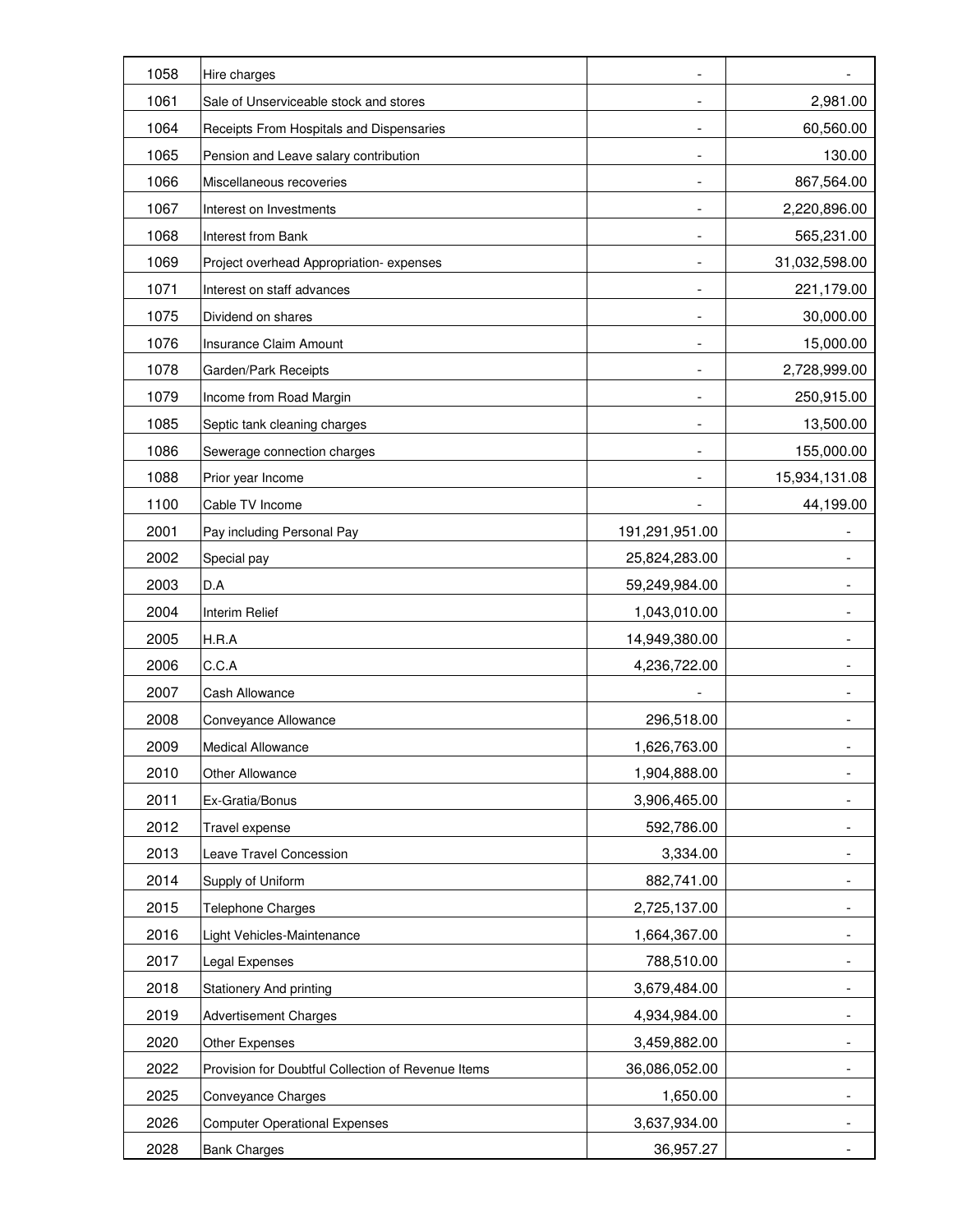| 2029 | Interest on Loans /ways and Means Advance / Overdraft               | 10,111,770.00  |   |
|------|---------------------------------------------------------------------|----------------|---|
| 2030 | Lapsed Deposit- Refund                                              | 840.00         |   |
| 2031 | Pension (Superannuation/Retiring/ Invalid etc.,/ Family Pension/Adh | 82,040,861.00  |   |
| 2032 | Commuted Value Of Pension                                           | 8,093,819.00   |   |
| 2033 | Death cum retirement Gratutity                                      | 9,947,112.00   |   |
| 2035 | Group Insurance Sheme -Management Contribution                      | 2,565,420.00   |   |
| 2036 | <b>Audit Fees</b>                                                   | 2,149,565.00   |   |
| 2038 | Depreciation                                                        | 198,364,346.00 |   |
| 2041 | Prior Year Expenses                                                 | 312,536,402.46 |   |
| 2042 | Hospital Stoppages/ Reimburesement of Medical Expenses              | 4,136.00       |   |
| 2046 | Books and Periodicals and Magazines                                 | 33,290.00      |   |
| 2047 | Postage and Telegrams and fax Charges                               | 243,796.00     | - |
| 2048 | Electricity Consumptiom Charges for office Buildings                | 10,645,597.00  |   |
| 2049 | Maintenance of Office Buildings                                     | 524,185.00     |   |
| 2050 | Repairs and Maintenance of Office Tools and Plants                  | 19,980.00      |   |
| 2051 | Training Programme-Expenses                                         | 278.00         |   |
| 2052 | <b>Professional Charges</b>                                         | 98,205.00      |   |
| 2053 | Pension and Leave Salary Contribution                               | 197,392.00     |   |
| 2054 | Contributions                                                       | 11,851,425.00  |   |
| 2056 | <b>Exhibition expenses</b>                                          |                |   |
| 2061 | Sitting fees /Honorarium for the Councillors                        | 540,379.00     | - |
| 2062 | Council Department_travel Expenses                                  | 54,441.00      |   |
| 2063 | Expenses on Hospitality/Entertainment                               | 24,920.00      |   |
| 2064 | Expenses on opening Ceremonies                                      | 7,205.00       |   |
| 2065 | Election expenses                                                   | 6,224,267.00   |   |
| 2070 | Heavy Vehicles- Maintenance                                         | 21,712,974.00  |   |
| 2071 | Repairs and Maintenace-Roads and Pavements-Concrete                 | 6,303.00       |   |
| 2072 | Repairs and Maintenance-Roads and Pavements-Black Topping an        | 23,560.00      |   |
| 2073 | Repairs and Building - Buildings                                    | 25,000.00      |   |
| 2074 | Repairs and Building - Subways and cause ways                       |                |   |
| 2077 | Repairs and Maintenace- Instruments, Plkant and Machinery           | 24,000.00      |   |
| 2079 | Maintenace of Nutritious Meal Centres                               |                |   |
| 2080 | Maintenance of Improvement of Slum Areas                            |                |   |
| 2081 | Maintenance Charges for Railway Leval Crosings/ Over Bridges        | 388,732.00     |   |
| 2084 | Maintenance of Garden/Park                                          | 58,180.00      |   |
| 2088 | Power charges for Street Lights                                     | 37,562,535.00  |   |
| 2089 | Maintenace expenses for Street Lights                               | 4,756,251.00   |   |
| 2090 | Wages                                                               | 46,367.00      |   |
| 2092 | Petrol / Diesel Evaporation                                         |                |   |
| 2096 | Removal Debris                                                      | 564,575.00     |   |
| 2100 | Sanitary/Conservancy Expenses                                       | 36,017,535.00  |   |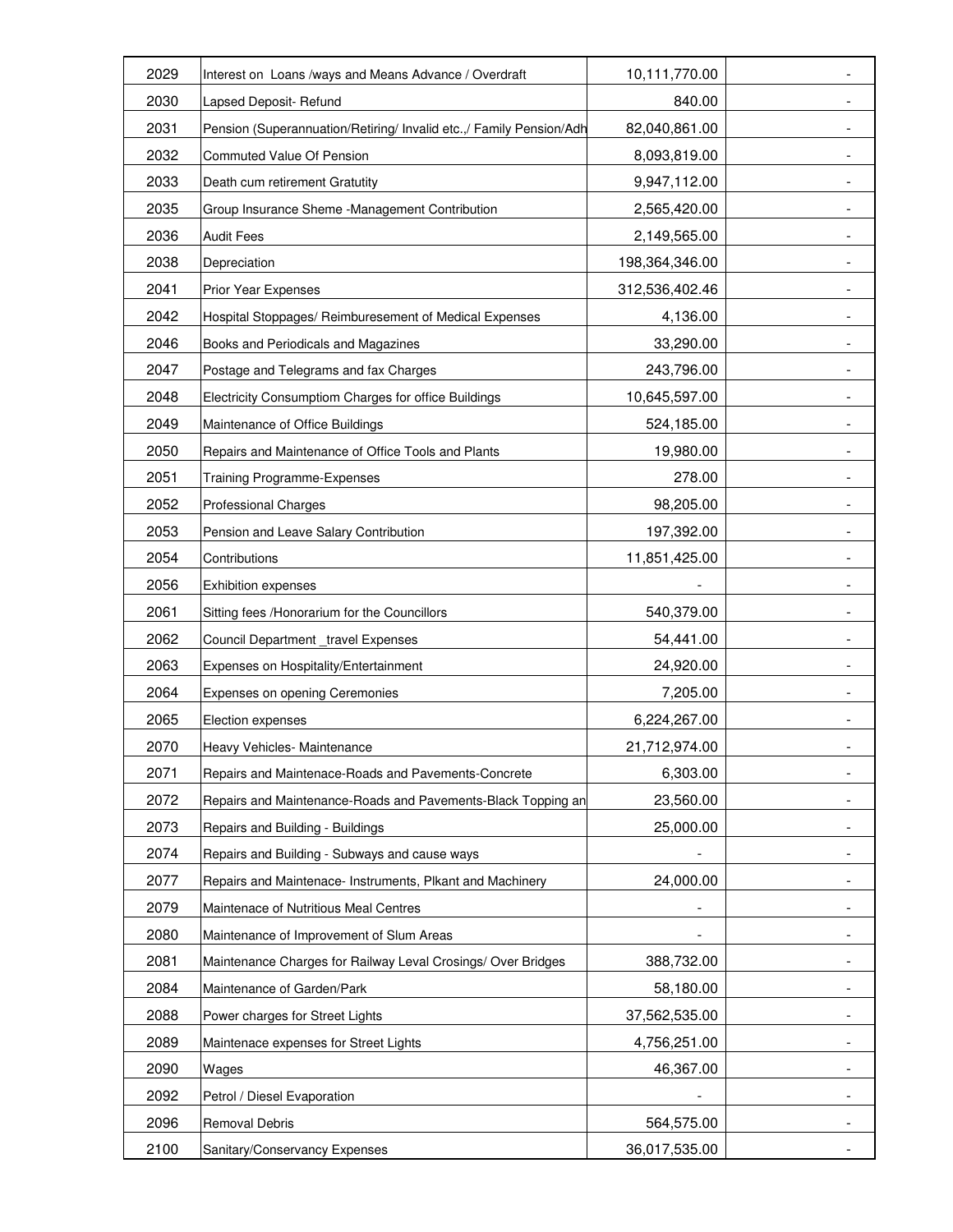| 2101 | <b>Expenses on Sanitary Materials</b>                          | 871,447.00     |                          |
|------|----------------------------------------------------------------|----------------|--------------------------|
| 2105 | Improvements to Compost Yard                                   | 1,334,300.00   |                          |
| 2106 | Anti Filaria/ Anti Malaria Operations                          | 2,161,270.00   |                          |
| 2107 | Cost of Medicines                                              | 1,739,862.35   |                          |
| 2108 | Rent on Buildings                                              |                |                          |
| 2109 | Hospital Expenses other than Medicines                         | 245,131.50     |                          |
| 2110 | Diet to Patients                                               | 1,146.00       |                          |
| 2119 | Fodder (Animal Feed)                                           | 2,152,211.00   |                          |
| 2120 | Zoological Garden - Maintenance                                |                |                          |
| 2123 | Maintenance of Kalyana Mandapam / Community Hall / Town Hall / |                |                          |
| 3001 | Specific Stock Account                                         | 2,701,140.00   |                          |
| 3002 | Property Tax Recoverable-Current                               | 59,019,719.76  |                          |
| 3003 | Property Tax Recoverable-Arrears                               | 221,396,435.52 |                          |
| 3005 | Professsional Tax Recoverable -current                         | 28,061,282.35  |                          |
| 3006 | Professsional Tax Recoverable - Arrears                        | 54,665,490.00  |                          |
| 3009 | Licence Fees and Other Fees Recoverable -Current               |                |                          |
| 3011 | Lease Amount Recoverable Current                               | 21,782,086.00  |                          |
| 3012 | Lease Amount Recoverable Current                               | 23,484,376.00  |                          |
| 3014 | Water Charges Recoverable-Current                              |                |                          |
| 3015 | Water Charges Recoverable-Arrear                               |                | $\overline{\phantom{a}}$ |
| 3017 | Rent on Builldings-Recoverable-Current                         | 18,778,991.00  |                          |
| 3018 | Rent on Builldings-Recoverable-Arrears                         | 35,499,340.05  |                          |
| 3023 | Specific Grant Receivable                                      | 371,387,634.00 |                          |
| 3024 | Cost on sale of Land/ Building-Recoverable                     | 20,734,033.00  |                          |
| 3025 | Interest Accrued on Fixed Deposit/Dividend due on Shares       | 379,294.00     |                          |
| 3026 | Road Cut Restoration-Telephone Department=Recoverable          |                |                          |
| 3027 | Road Cut Restoration-Others=Recoverable                        |                |                          |
| 3028 | <b>Festival Advance</b>                                        | 350,020.00     |                          |
| 3029 | Handloom Advance                                               |                |                          |
| 3030 | Khadi Advance                                                  |                |                          |
| 3031 | <b>Education Advance</b>                                       |                |                          |
| 3033 |                                                                | 162,000.00     |                          |
| 3037 | Tour Advance                                                   | 911,806.00     |                          |
| 3038 | Advance of Pay and T.A on Transfer                             | 18,000.00      |                          |
| 3039 | Warm Clothing Advance                                          |                |                          |
| 3042 | <b>Bicycle Advance</b>                                         |                |                          |
| 3043 | Motor Cycle Advance                                            | 182,225.00     |                          |
| 3044 | Car Advance                                                    | 15,000.00      |                          |
| 3045 | Marriage Advance                                               | 793,852.00     |                          |
| 3046 | House Building Advance                                         | 6,597,832.00   |                          |
| 3047 | Interest on Staff Advances-Recoverable Account                 | 165,988.00     |                          |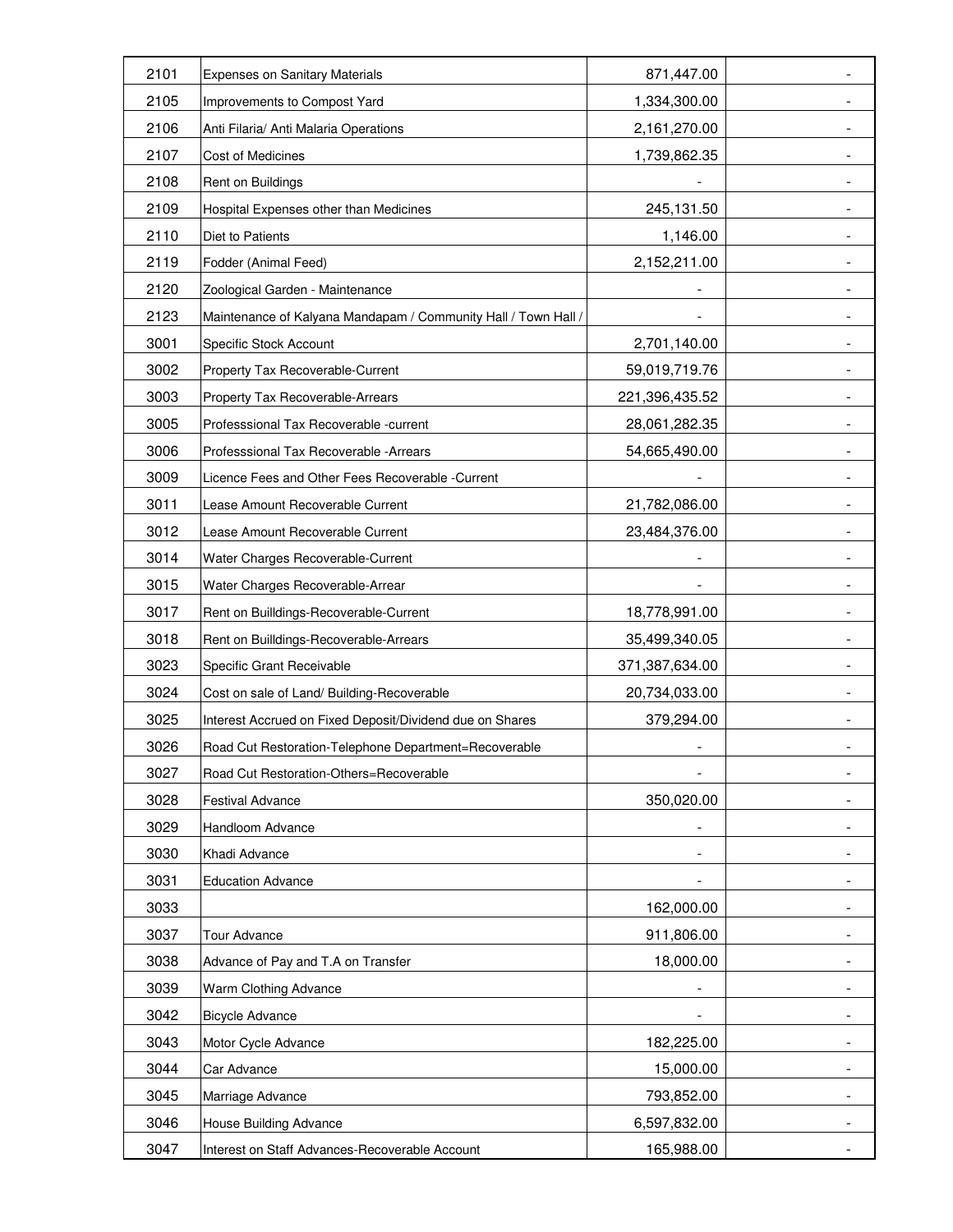| 3048 | wages To Technical Assistants (Petty Supervision Charges)   | 47,900.00          |                          |
|------|-------------------------------------------------------------|--------------------|--------------------------|
| 3051 | Advance to the Suppliers                                    | 42,596,032.00      |                          |
| 3052 | Advance to the Contractors                                  | 1,107,378.00       | -                        |
| 3053 | Material Cost recoverable Account-Contractors               |                    | -                        |
| 3054 | Advance Recoverable-Expenses                                | 2,694,709.00       |                          |
| 3055 | Other Advances- Recoverable                                 | 33,381,516.00      |                          |
| 3056 | Deposits-Recoverable                                        | 1,870,380.00       |                          |
| 3057 | Prepaid expenses                                            |                    |                          |
| 3058 | General Imprest Account                                     | 165,278.50         |                          |
| 3060 | Collection account Bank                                     | 238,025,115.20     |                          |
| 3061 | Collection account Bank                                     | 75,454,754.23      | $\overline{\phantom{0}}$ |
| 3063 | Collection account Bank                                     | 11,640,869.00      | $\overline{\phantom{a}}$ |
| 3064 | Devolution Fund Account Bank Of India                       | 223,239,376.58     |                          |
| 3065 | Personal Deposit A/c Treasury                               | 81,289,979.00      |                          |
| 3066 | Payment Account Bank                                        | 48,241,848.40      | $\overline{\phantom{0}}$ |
| 3068 |                                                             | 31,900,219.28      |                          |
| 3070 | Fixed deposit                                               | 805,980,048.65     |                          |
| 3072 | Miscellaneous recoveries- Receivable                        |                    |                          |
| 3090 | Other bank account as per contra                            | 2,848,087.00       |                          |
| 3100 | <b>Interfund Transfers</b>                                  | (263, 681, 837.14) |                          |
| 3101 | Land-Gross Block                                            | 13,709,619,833.00  | Ξ.                       |
| 3102 | <b>Buildings-Gross Block</b>                                | 631,838,486.00     |                          |
| 3103 | Sub-ways and causeways-Gross Block                          | 1,384,641.00       |                          |
| 3104 | Bridges and Flyovers- Gross Block                           | 16,420,236.00      |                          |
| 3105 | Strom water Drains, Open Drains and Culverts- Gross Block   | 379,145,275.00     |                          |
| 3106 | Heavy Vehicles--Gross Block                                 | 3,995,658.00       |                          |
| 3107 | Light Vehicles- Gross Block                                 | 8,924,435.00       |                          |
| 3108 | Other Vehicles- Gross Block                                 | 35,283,150.00      |                          |
| 3109 | Furniture, Fixtures and Office Equipments- Gross Block      | 17,734,735.00      |                          |
| 3110 | Electrical Installations-Lamps- Light Fittings _Gross Block | 197,329,737.96     |                          |
| 3111 | Electrical Installations- Others- Gross Block               | 20,127,174.00      |                          |
| 3112 | Plant And Machineries- Gross Block                          | 21,000,165.00      |                          |
| 3113 | Roads and Pavements- Concrete- Gross Block                  | 131,599,164.00     |                          |
| 3114 | Roads and Pavements- Black Topped- Gross Block              | 844,058,053.00     |                          |
| 3115 | Roads and Pavements- Others- Gross Block                    | 1,434,308.00       |                          |
| 3116 | Instruments and Equipments in Hospitals, Dispensaries etc., | 4,433,891.00       |                          |
| 3117 | Tools and Plant- Gross Block- Gross Block                   | 155,390.00         |                          |
| 3118 | Public Fountain                                             |                    |                          |
| 3121 | Projects-in--Progress Account                               | 61,727,124.00      |                          |
| 3122 | Projects-in--Progress Account- Government Grants            | 4,044,340.00       |                          |
| 3123 | INDIAN BANK A/C N0 102                                      | 2,901,067.65       |                          |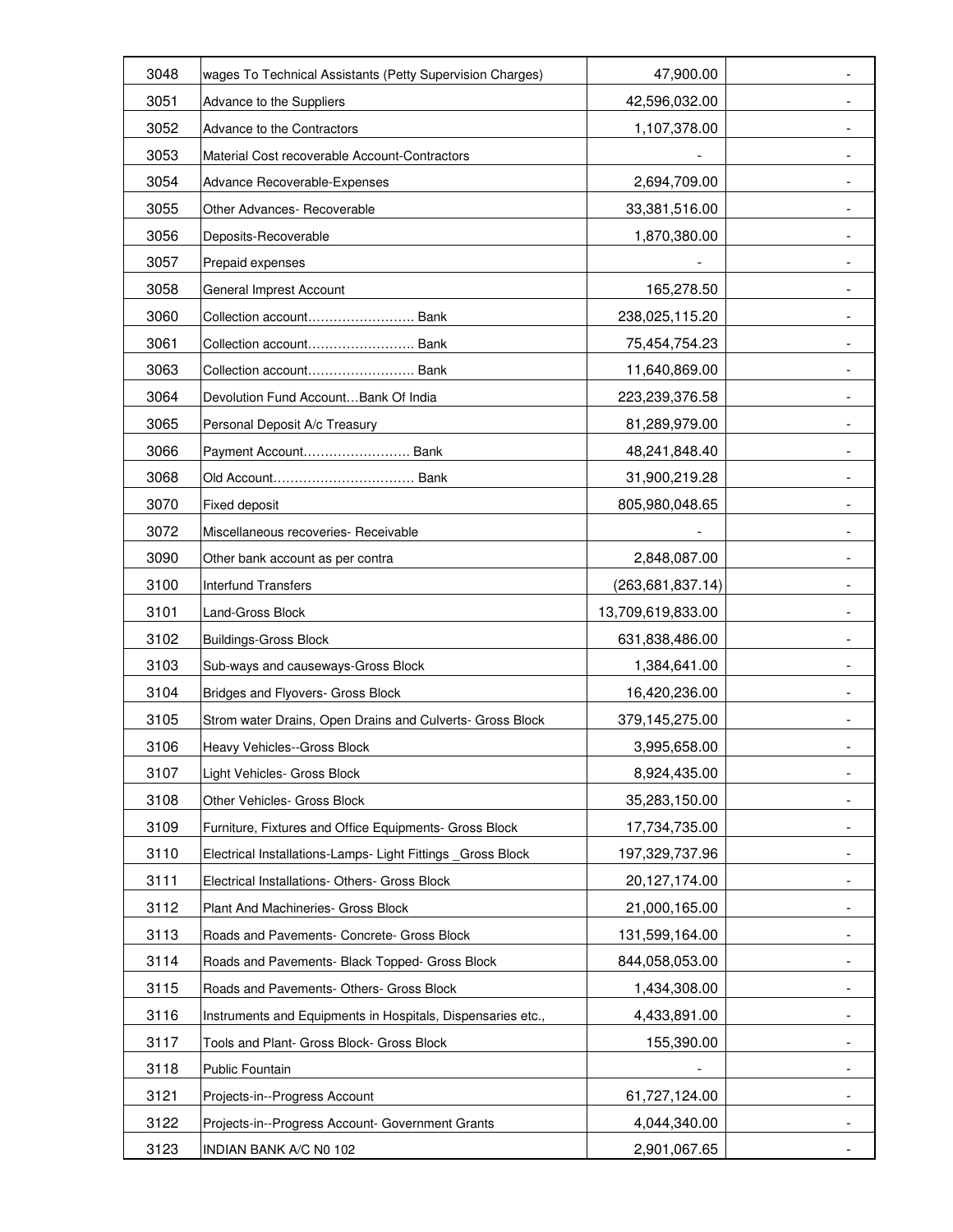| 3125 | Advances to PWD/ Highways/ Tamil Nadu Construction Coporation     | 4,500,000.00             |                   |
|------|-------------------------------------------------------------------|--------------------------|-------------------|
| 3126 | BANK OF INDIA A/C NO17049                                         | 784,076.00               |                   |
| 3127 | BANK OF INDIA A/C NO17050                                         | 18,818,574.00            |                   |
| 3131 | Advane to TWARD Board/ Metro Water Board                          | 2,400,000.00             |                   |
| 3132 | Water Supply Head Works, OHT etc., and Water Supply Mains         |                          |                   |
| 3133 | Drains and Sewerage pipes, cobduits, channels etc.,               |                          |                   |
| 3134 | Ground water wells/ Deep Bore-wells                               |                          |                   |
| 3138 | Other Items                                                       |                          |                   |
| 4001 | Accumulated surplus/deficit                                       |                          | 15,006,366,454.25 |
| 4004 | Loans from the Government                                         |                          | 56,235,180.00     |
| 4005 | Loans from HUDCO                                                  |                          | 978,000.00        |
| 4006 | Loans from TUFIDCO                                                |                          | 122,206,342.00    |
| 4007 | Loans from TNUDF                                                  |                          |                   |
| 4012 | Contribution from private parties                                 |                          | 1,200,000.00      |
| 4013 | <b>Contributions from Government</b>                              |                          | 158,080,810.00    |
| 4014 | Grants from the Government                                        |                          | 146,733,505.00    |
| 4015 | Advance collection of property tax                                |                          |                   |
| 4016 | <b>Tender Deposit-Contractors</b>                                 |                          | 50,211,943.00     |
| 4017 | <b>Tender Deposit-Suppliers</b>                                   |                          | 1,750,462.20      |
| 4018 | Security Deposit-Revenue (Lease, Auction, Bids, Serviceing etc.,) |                          | 92,399,165.60     |
| 4019 | <b>Security Deposit-Staff</b>                                     | $\overline{\phantom{a}}$ | 73,642.00         |
| 4020 | Deposits- others                                                  |                          | 50,901,614.00     |
| 4021 | <b>Provident Fund Recoveries</b>                                  |                          | 7,462,628.00      |
| 4022 | Co-operative Society Loan Recoveries                              | $\overline{\phantom{a}}$ | 1,204,312.00      |
| 4023 | <b>RD</b> Recoveries                                              | 13,420.00                |                   |
| 4024 | L I C Policy Premium Recoveries                                   |                          | 957,256.00        |
| 4025 | Special Providend Fund-cum-Gradutity Scheme Recoveries            |                          | 310,135.00        |
| 4026 | FBF/ Group Insurance Sheme Recoveries                             |                          | 438,748.00        |
| 4027 | External Housing Recoveries-CMA                                   |                          | 811,391.00        |
| 4028 | <b>Deputationist Recoveries</b>                                   | 395,659.00               |                   |
| 4029 | Income Tax deduction at Source from Employees-TDS                 |                          | 82,808.00         |
| 4030 | Recoveries toward loan From Bank                                  |                          | 48,486.00         |
| 4031 | <b>Court Recoveries</b>                                           |                          | 216,882.00        |
| 4032 | Subscription to HBA Special FBF                                   |                          | 710,330.00        |
| 4033 | Health Fund Subscription                                          |                          | 117,513.00        |
| 4034 | Recovries- Payable to other Municipalities                        |                          |                   |
| 4035 | Income Tax Deduction- Contractors                                 |                          | 1,875,574.00      |
| 4036 | <b>Other Recoveries</b>                                           |                          | 11,965,650.00     |
| 4037 | Sales tax and surcharge on sales tax-Payable                      |                          | 1,832,991.00      |
| 4038 | Power charges - Payable-Street light                              |                          | 331,599.00        |
| 4039 | Provision for Doubtful collection of revenue items                |                          | 209,090,402.00    |